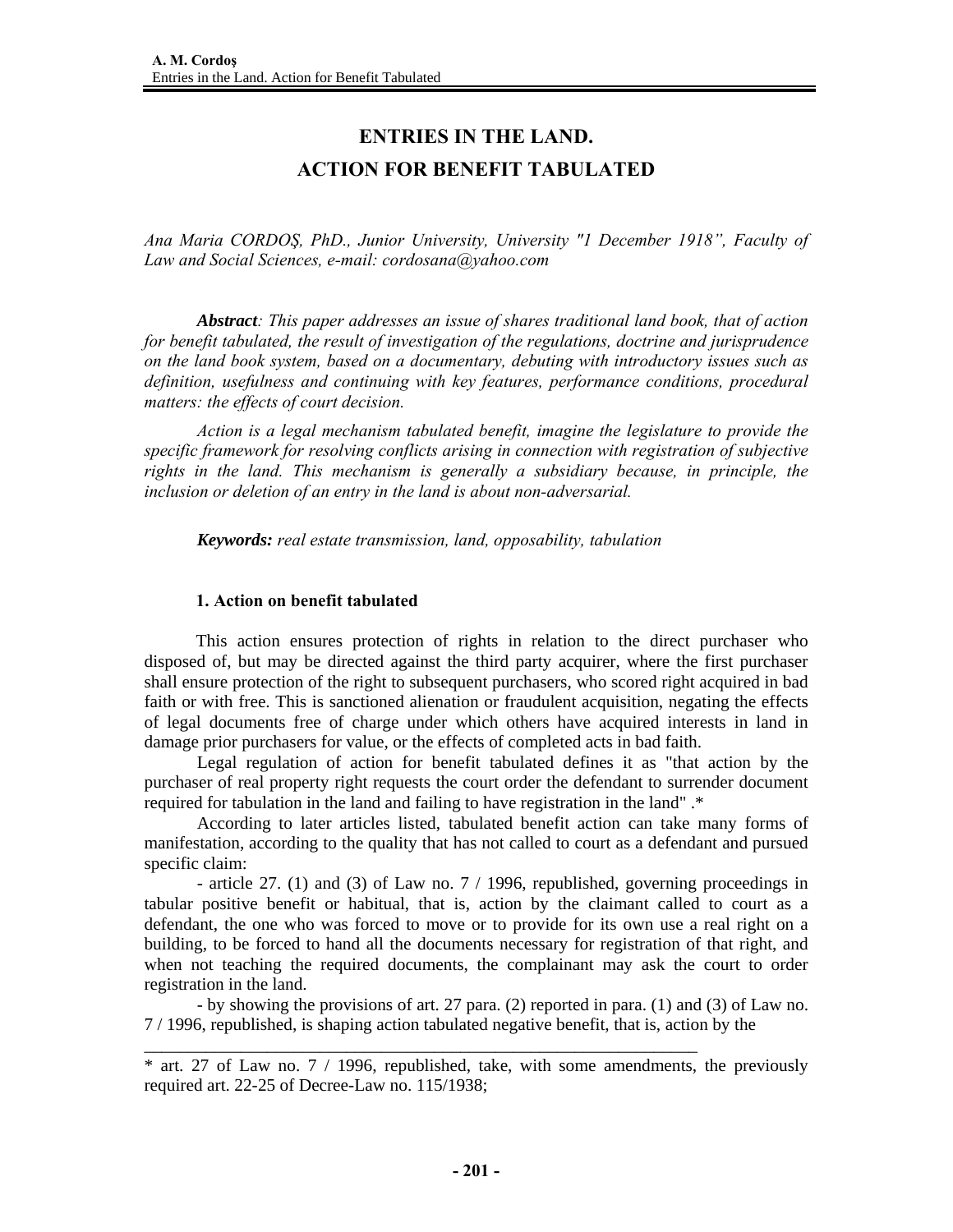claimant called to court as a defendant, the owner of a real right entered in the land, seeking its order to hand the documents necessary cancellation right respectively, and if not taught the required documents, the complainant may ask the court to order cancellation law of the land.

 - article 27. (5) of Law no. 7 / 1996, republished, regulates the action against the third party acquirer benefit tabulated entered in the land.

 Typically, the action is brought tabulated benefit depressed acquirer, who has not scored right in the land, as against one who was forced to move or be the real right in his favor and against the second, which has become the same alienated and who has entered such right acquired in the land, seeking an order that the first defendant to hand all the documents necessary for registration of that law and order of the second to tolerate registration law for applicant.

 This action against the third party acquirer entered in the land, requires inseparable meeting the following conditions:

 1. - The legal document under which benefit is claimed to be concluded before the tabulated under which the third party was included right in the land;

 2. - Third party property to be acquired free of charge or, if interest for consideration, to be of bad faith.

Thus, the set exemplified by the following:

 The civil action entered in court, the applicant V company, the legal representatives, to summon the defendant X, requesting that the judicial decision to be given that:

 -to be noted that the plaintiff and defendant occurred promise of sale, which imposes mutual obligations to stakeholders, registered in the records of the applicant

- the applicant has paid the price negotiated under the registration of schedule

- to give a decision which to take the place of an official record of sale

 - to provide tabulation of the applicant's property on 0.41 hectares of land identified as topocadastral literature made without costs.

 The reasons the applicant indicated that the action between the parties occurred sale promise which imposes mutual obligations to stakeholders, recorded in the company, by which the parties have indicated their consent on the sale area referred the petition, the same date applicant while making payment price as agreed.

 The price being paid and the manifestation of will is the purpose of sale, purchase that land, remains to resolve the issue of the instrument required by mandatory rules of law in matters of property, but because of age, distance to first notary office and no travel required material availability and borne notary expenses, the defendant refused a presentation to the notary office to sign the document in due legal form, its refusal to consent to having about land alienation, which was given by act under private signature.

The law relied art.1075, 1073,1077,970 ff. C.civ.

The sentence imposed in that court held the following state of affairs:

 According to the CF extracts on the surface of 3700 sqm building and that 4500mp, located outside the city, are owners tabulated Y and Z, the odds of  $1/1$  part reconstituted as the Law no.18/1991.

 The applicant filed under hand act entitled "Contract for sale", in which the applicant holds that the defendant sold the area of 0.41 ha of agricultural land, proof of payment of full price, acts of civil status and site plans and delimitation of the building prepared by an expert.